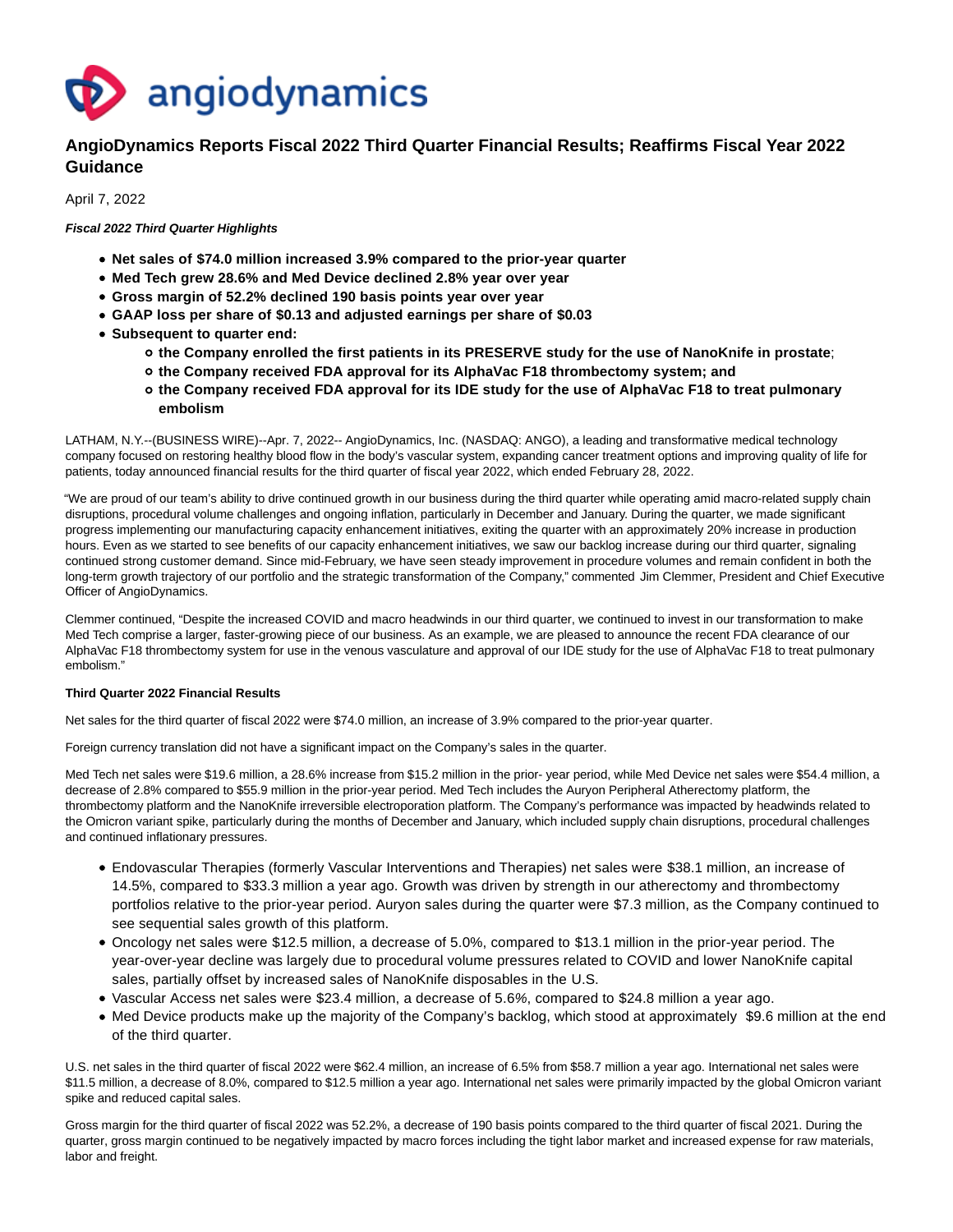The Company recorded a net loss of \$5.0 million, or a loss per share of \$0.13, in the third quarter of fiscal 2022. This compares to a net loss of \$3.5 million, or a loss per share of \$0.09, a year ago.

Excluding the items shown in the non-GAAP reconciliation table below, adjusted net income for the third quarter of fiscal 2022 was \$1.3 million, and adjusted earnings per share was \$0.03 compared to adjusted net income in the prior-year period of \$0.7 million and adjusted earnings per share of \$0.02. Adjusted net income and adjusted earnings per share in the third quarter of fiscal 2022 includes a \$4.2 million, or \$0.08 per share benefit, respectively, related to the reimbursement of certain expenses under the employee retention credit as part of the CARES Act. A similar reimbursement benefit of \$1.9 million was included in the prior year period.

Adjusted EBITDA in the third quarter of fiscal 2022, excluding the items shown in the reconciliation table below, was \$6.7 million, compared to \$5.4 million in the third quarter of fiscal 2021.

In the third quarter of fiscal 2022, the Company utilized \$8.8 million in operating cash, had capital expenditures of \$1.1 million and additions to Auryon placement and evaluation units of \$1.5 million. As of February 28, 2022, the Company had \$23.9 million in cash and cash equivalents compared to \$34.3 million in cash and cash equivalents on November 30, 2021. The Company had debt outstanding of \$25.0 million on February 28, 2022, unchanged from November 30, 2021.

#### **Nine Months Financial Results**

For the nine months ended February 28, 2022:

- Net sales were \$229.2 million, an increase of 7.0%, compared to \$214.2 million for the same period a year ago.
- Med Tech net sales were \$56.1 million, a 41.8% increase from the prior year period. Med Device net sales were \$173.1 million, a decrease of 0.8% from the prior year period.
- The Company's net loss was \$20.3 million, or a loss of \$0.52 per share, compared to a net loss of \$12.1 million, or a loss of \$0.32 per share, a year ago.
- Gross margin decreased 140 basis points to 52.0% from 53.4% a year ago.
- Excluding the items shown in the non-GAAP reconciliation table, below, adjusted net loss was \$0.4 million, with adjusted loss per share of \$0.01, compared to adjusted net income and adjusted earnings per share of \$1.9 million, and \$0.05, respectively, a year ago.
- Adjusted EBITDA, excluding the items shown in the reconciliation table below, was \$14.7 million, compared to \$15.0 million for the same period a year ago.

### **Reiterating Fiscal Year 2022 Guidance**

The Company continues to expect:

- Fiscal year 2022 net sales to be in the range of \$310 to \$315 million;
- Gross margin to be in the range of 52.0% to 54.0%; and
- Adjusted earnings per share in the range of a loss of \$0.02 to a gain of \$0.02.

### **Conference Call**

The Company's management will host a conference call today at 8:00 a.m. ET to discuss its third quarter results.

To participate in the conference call, dial 1-877-407-0784 (domestic) or +1-201-689-8560 (international) and refer to the passcode 13727875.

This conference call will also be webcast and can be accessed from the "Investors" section of the AngioDynamics website at [www.angiodynamics.com.](https://cts.businesswire.com/ct/CT?id=smartlink&url=http%3A%2F%2Fwww.angiodynamics.com&esheet=52663766&newsitemid=20220407005339&lan=en-US&anchor=www.angiodynamics.com&index=1&md5=8b4babd57217f9d1fb805e411bdd1b5f) The webcast replay of the call will be available at the same site approximately one hour after the end of the call.

A recording of the call will also be available from 11:00 a.m. ET on Thursday, April 7, 2022, until 11:59 p.m. ET on Thursday, April 14, 2022. To hear this recording, dial 1-844-512-2921 (domestic) or +1-412-317-6671 (international) and enter the passcode 13727875.

#### **Use of Non-GAAP Measures**

Management uses non-GAAP measures to establish operational goals and believes that non-GAAP measures may assist investors in analyzing the underlying trends in AngioDynamics' business over time. Investors should consider these non-GAAP measures in addition to, not as a substitute for or as superior to, financial reporting measures prepared in accordance with GAAP. In this news release, AngioDynamics has reported adjusted EBITDA, adjusted net income and adjusted earnings per share. Management uses these measures in its internal analysis and review of operational performance. Management believes that these measures provide investors with useful information in comparing AngioDynamics' performance over different periods. By using these non-GAAP measures, management believes that investors get a better picture of the performance of AngioDynamics' underlying business. Management encourages investors to review AngioDynamics' financial results prepared in accordance with GAAP to understand AngioDynamics' performance taking into account all relevant factors, including those that may only occur from time to time but have a material impact on AngioDynamics' financial results. Please see the tables that follow for a reconciliation of non-GAAP measures to measures prepared in accordance with GAAP.

### **About AngioDynamics, Inc.**

AngioDynamics is a leading, and transformative medical technology company focused on restoring healthy blood flow in the body's vascular system, expanding cancer treatment options and improving quality of life for patients.

The Company's innovative technologies and devices are chosen by talented physicians in fast-growing healthcare markets to treat unmet patient needs. For more information, visit [www.angiodynamics.com.](https://cts.businesswire.com/ct/CT?id=smartlink&url=http%3A%2F%2Fwww.angiodynamics.com&esheet=52663766&newsitemid=20220407005339&lan=en-US&anchor=www.angiodynamics.com&index=2&md5=c5168afb6e99c8d020e18e586651feb8)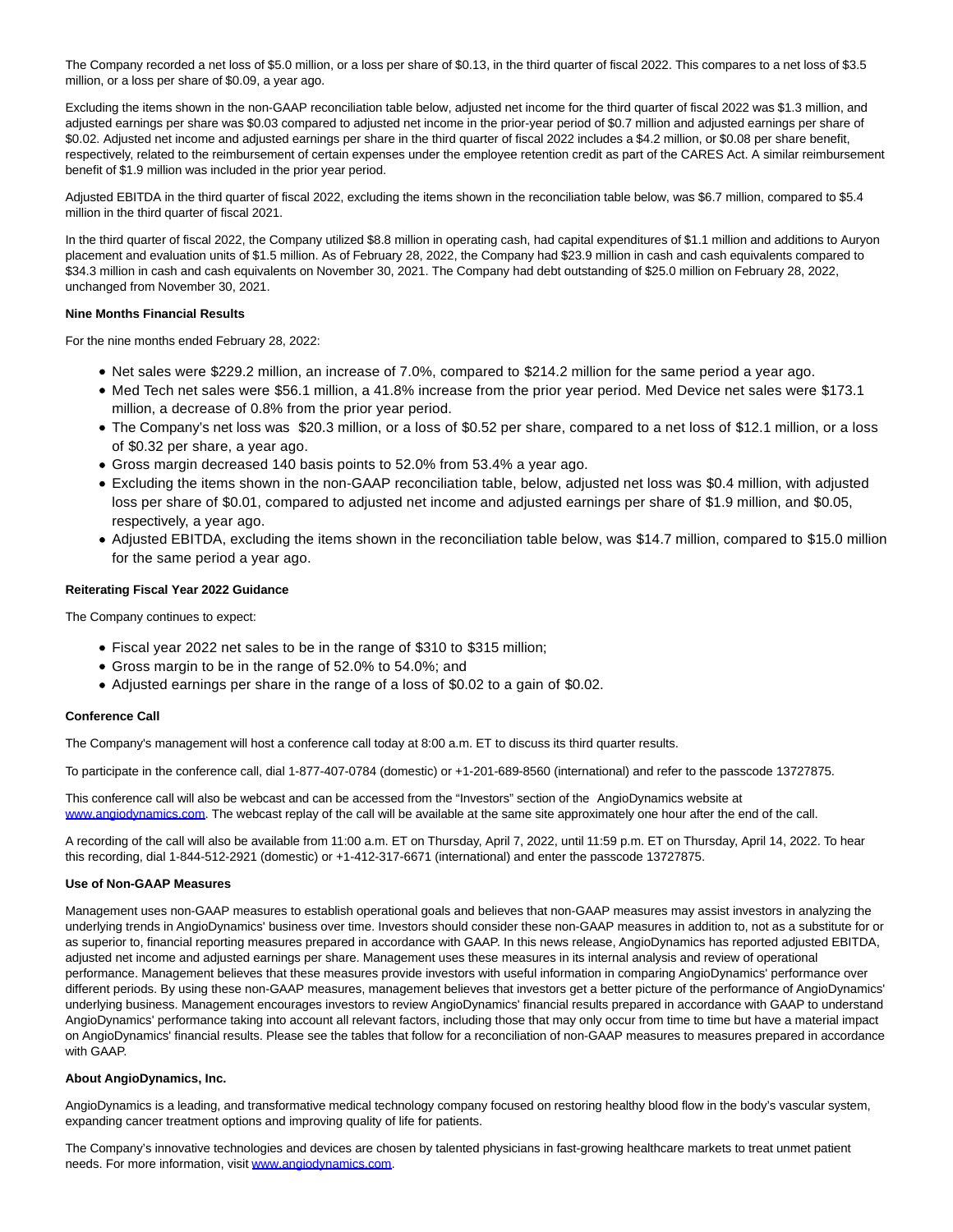#### **Safe Harbor**

This release contains forward-looking statements within the meaning of the Private Securities Litigation Reform Act of 1995. All statements regarding AngioDynamics' expected future financial position, results of operations, cash flows, business strategy, budgets, projected costs, capital expenditures, products, competitive positions, growth opportunities, plans and objectives of management for future operations, as well as statements that include the words such as "expects," "reaffirms," "intends," "anticipates," "plans," "believes," "seeks," "estimates," "projects", "optimistic," or variations of such words and similar expressions, are forward-looking statements. These forward-looking statements are not guarantees of future performance and are subject to risks and uncertainties. Investors are cautioned that actual events or results may differ materially from AngioDynamics' expectations, expressed or implied. Factors that may affect the actual results achieved by AngioDynamics include, without limitation, the scale and scope of the COVID-19 global pandemic, the ability of AngioDynamics to develop its existing and new products, technological advances and patents attained by competitors, infringement of AngioDynamics' technology or assertions that AngioDynamics' technology infringes the technology of third parties, the ability of AngioDynamics to effectively compete against competitors that have substantially greater resources, future actions by the FDA or other regulatory agencies, domestic and foreign health care reforms and government regulations, results of pending or future clinical trials, overall economic conditions (including inflation, labor shortages and supply chain challenges including the cost and availability of raw materials), the results of on-going litigation, challenges with respect to third-party distributors or joint venture partners or collaborators, the results of sales efforts, the effects of product recalls and product liability claims, changes in key personnel, the ability of AngioDynamics to execute on strategic initiatives, the effects of economic, credit and capital market conditions, general market conditions, market acceptance, foreign currency exchange rate fluctuations, the effects on pricing from group purchasing organizations and competition, the ability of AngioDynamics to obtain regulatory clearances or approval of its products, or to integrate acquired businesses, as well as the risk factors listed from time to time in AngioDynamics' SEC filings, including but not limited to its Annual Report on Form 10-K for the year ended May 31, 2021. AngioDynamics does not assume any obligation to publicly update or revise any forwardlooking statements for any reason.

In the United States, the NanoKnife System has received a 510(k) clearance by the Food and Drug Administration for use in the surgical ablation of soft tissue and is similarly approved for commercialization in Canada, the European Union, and Australia. The NanoKnife System has not been cleared for the treatment or therapy of a specific disease or condition.

#### **ANGIODYNAMICS, INC. AND SUBSIDIARIES**

#### **CONSOLIDATED INCOME STATEMENTS**

(in thousands, except per share data)

|                                                      | <b>Three Months Ended</b>                                          |   |          | Nine Months Ended |             |   |           |   |  |  |
|------------------------------------------------------|--------------------------------------------------------------------|---|----------|-------------------|-------------|---|-----------|---|--|--|
|                                                      | Feb 28, 2022 Feb 28, 2021 Feb 28, 2022 Feb 28, 2021<br>(unaudited) |   |          |                   |             |   |           |   |  |  |
|                                                      |                                                                    |   |          |                   | (unaudited) |   |           |   |  |  |
|                                                      |                                                                    |   |          |                   |             |   |           |   |  |  |
| Net sales                                            | \$73,970                                                           |   | \$71,182 |                   | \$229,221   |   | \$214,168 |   |  |  |
| Cost of sales (exclusive of intangible amortization) | 35,387                                                             |   | 32,652   |                   | 109,944     |   | 99,700    |   |  |  |
| Gross profit                                         | 38,583                                                             |   | 38,530   |                   | 119,277     |   | 114,468   |   |  |  |
| % of net sales                                       | 52.2                                                               | % | 54.1     | %                 | 52.0        | % | 53.4      | % |  |  |
|                                                      |                                                                    |   |          |                   |             |   |           |   |  |  |
| Operating expenses                                   |                                                                    |   |          |                   |             |   |           |   |  |  |
| Research and development                             | 7,280                                                              |   | 8,565    |                   | 22,873      |   | 27,286    |   |  |  |
| Sales and marketing                                  | 20,416                                                             |   | 19,607   |                   | 68,468      |   | 57,486    |   |  |  |
| General and administrative                           | 8,727                                                              |   | 9,011    |                   | 27,348      |   | 26,787    |   |  |  |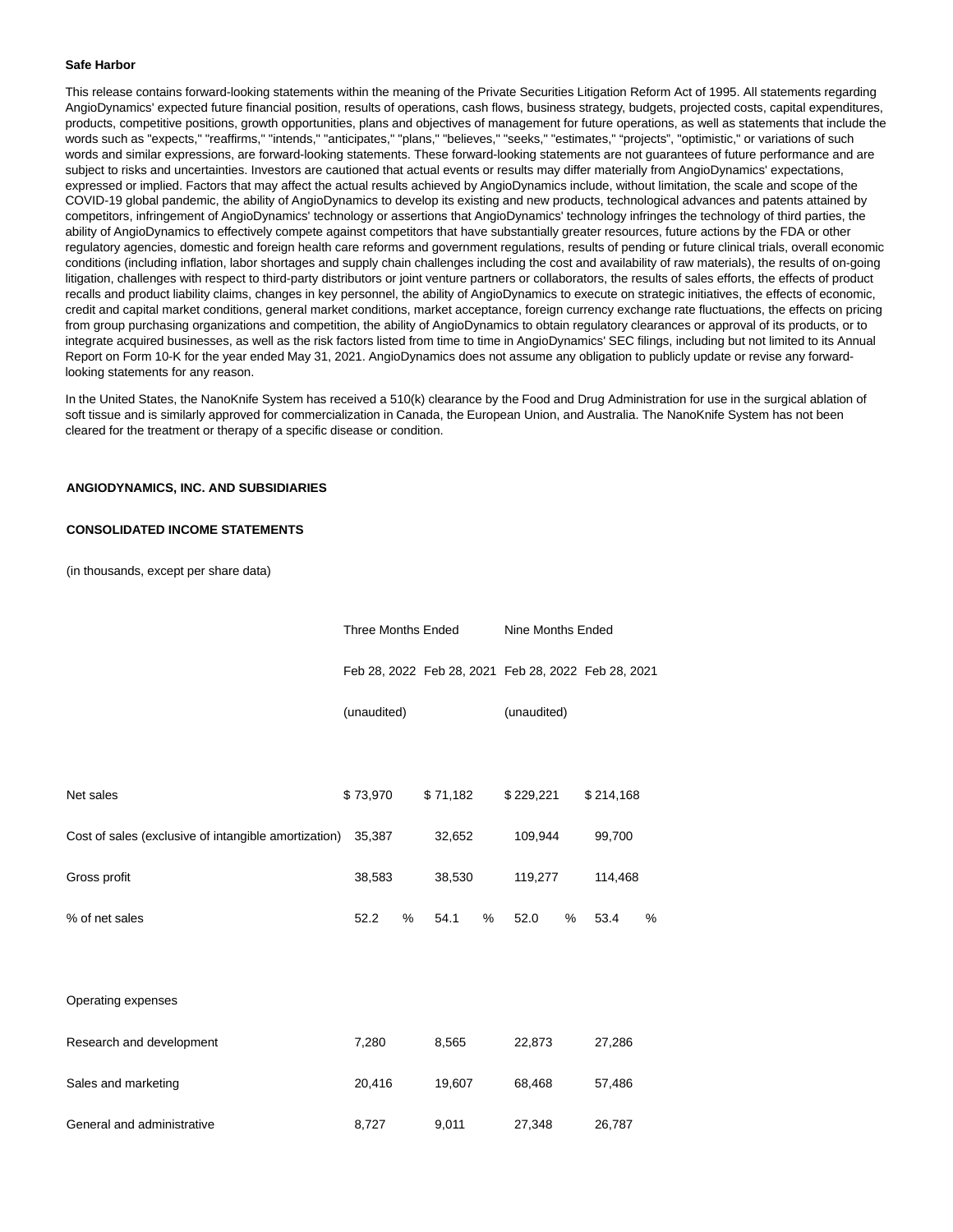| Amortization of intangibles                      | 4,895      |               | 4,292      |               | 14,605        |               | 13,838     |               |
|--------------------------------------------------|------------|---------------|------------|---------------|---------------|---------------|------------|---------------|
| Change in fair value of contingent consideration | 201        |               | 183        |               | 1,005         |               | (290)      | $\mathcal{E}$ |
| Acquisition, restructuring and other items, net  | 2,359      |               | 610        |               | 7,052         |               | 3,057      |               |
| Total operating expenses                         | 43,878     |               | 42,268     |               | 141,351       |               | 128,164    |               |
| Operating loss                                   | (5,295)    | $\lambda$     | (3,738)    | $\rightarrow$ | (22,074)      |               | (13,696)   |               |
| Interest expense, net                            | (173)      | $\mathcal{E}$ | (226)      | $\mathcal{E}$ | (503)         | $\mathcal{E}$ | (676)      | $\mathcal{E}$ |
| Other income (expense), net                      | (289)      | $\mathcal{E}$ | (163)      | $\mathcal{E}$ | (651)         | )             | 259        |               |
| Total other expense, net                         | (462)      | $\mathcal{E}$ | (389)      | $\mathcal{E}$ | (1, 154)      | $\lambda$     | (417)      | $\mathcal{E}$ |
| Loss before income tax benefit                   | (5,757)    | $\lambda$     | (4, 127)   | $\rightarrow$ | (23, 228)     |               | (14, 113)  |               |
| Income tax benefit                               | (799)      | $\mathcal{E}$ | (583)      | $\mathcal{C}$ | (2,947)       | $\rightarrow$ | (2,033)    |               |
| Net loss                                         | \$ (4,958) | $\lambda$     | \$ (3,544) | $\rightarrow$ | \$ (20, 281 ) |               | \$(12,080) |               |
|                                                  |            |               |            |               |               |               |            |               |
| Loss per share                                   |            |               |            |               |               |               |            |               |
| Basic                                            | \$ (0.13)  | $\mathcal{L}$ | \$ (0.09)  | $\lambda$     | \$ (0.52)     | $\mathcal{L}$ | \$ (0.32)  | $\mathcal{E}$ |
| <b>Diluted</b>                                   | \$ (0.13)  | $\lambda$     | \$ (0.09)  | $\lambda$     | \$ (0.52)     | $\mathcal{L}$ | \$ (0.32)  | $\mathcal{E}$ |
|                                                  |            |               |            |               |               |               |            |               |
| Weighted average shares outstanding              |            |               |            |               |               |               |            |               |
| Basic                                            | 39,092     |               | 38,360     |               | 38,959        |               | 38,281     |               |
| <b>Diluted</b>                                   | 39,092     |               | 38,360     |               |               |               | 38,281     |               |
|                                                  |            |               |            |               |               |               |            |               |
| ANGIODYNAMICS, INC. AND SUBSIDIARIES             |            |               |            |               |               |               |            |               |
| <b>GAAP TO NON-GAAP RECONCILIATION</b>           |            |               |            |               |               |               |            |               |

(in thousands, except per share data)

**Reconciliation of Net Loss to non-GAAP Adjusted Net Income (Loss):**

Three Months Ended Nine Months Ended

Feb 28, 2022 Feb 28, 2021 Feb 28, 2022 Feb 28, 2021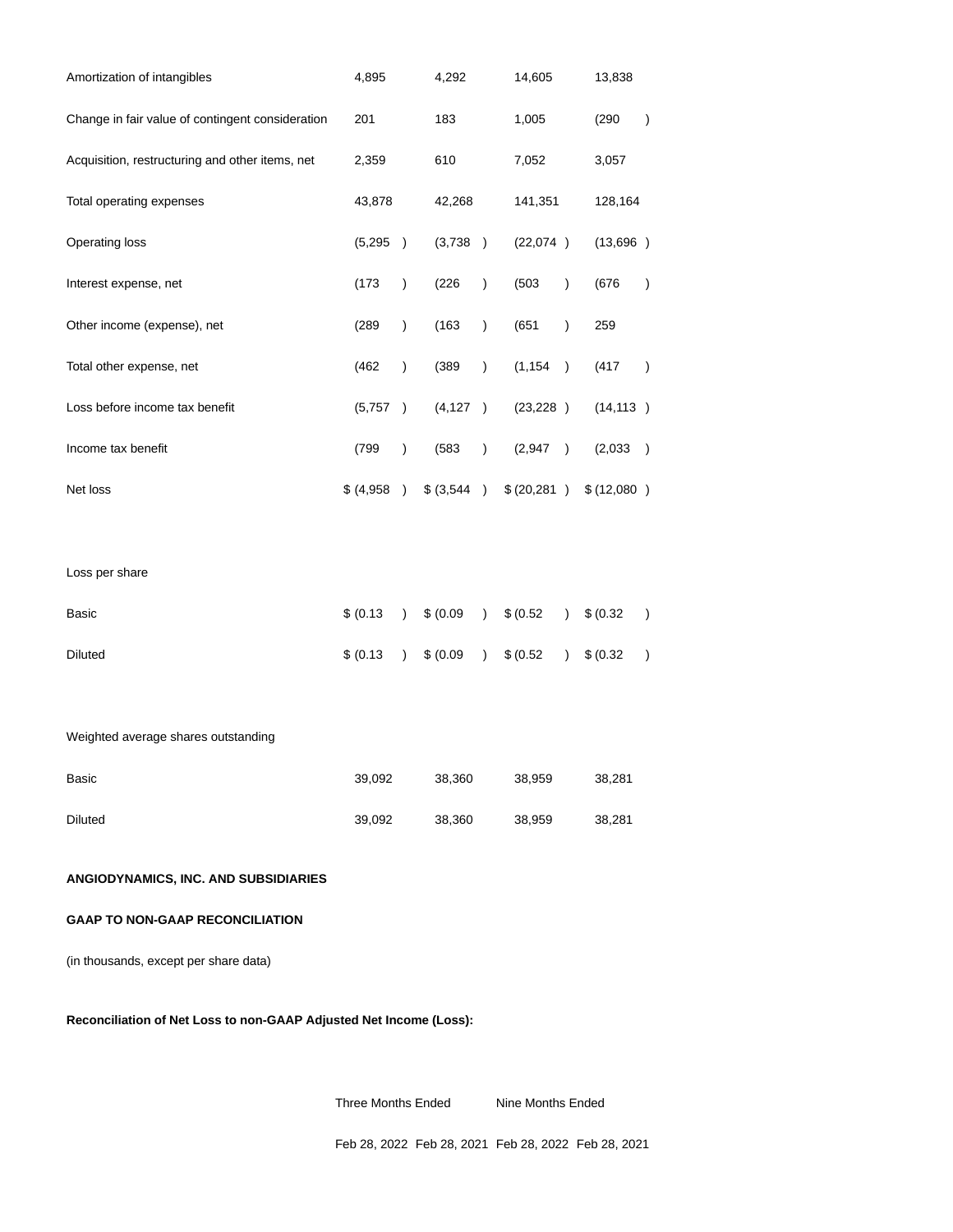| (unaudited) | (unaudited) |
|-------------|-------------|
|             |             |

Net loss  $$ (4,958 ) $ (3,544 ) $ (20,281 ) $ (12,080 )$ 

| Amortization of intangibles                         | 4,895    | 4.292 | 14.605   | 13,838  |
|-----------------------------------------------------|----------|-------|----------|---------|
| Change in fair value of contingent consideration    | 201      | 183   | 1.005    | (290)   |
| Acquisition, restructuring and other items, net (1) | 2.359    | 610   | 7.052    | 3,057   |
| Tax effect of non-GAAP items (2)                    | (1, 190) | (803) | (2,817)  | (2,606) |
| Adjusted net income (loss)                          | \$1,307  | \$738 | \$ (436) | \$1,919 |

## **Reconciliation of Diluted Loss Per Share to non-GAAP Adjusted Diluted Earnings (Loss) Per Share:**

|                                                     | <b>Three Months Ended</b>                           |           |           |               |             | Nine Months Ended |        |           |               |               |  |  |
|-----------------------------------------------------|-----------------------------------------------------|-----------|-----------|---------------|-------------|-------------------|--------|-----------|---------------|---------------|--|--|
|                                                     | Feb 28, 2022 Feb 28, 2021 Feb 28, 2022 Feb 28, 2021 |           |           |               |             |                   |        |           |               |               |  |  |
|                                                     | (unaudited)                                         |           |           |               | (unaudited) |                   |        |           |               |               |  |  |
| Diluted loss per share                              |                                                     | \$ (0.13) |           | $9 \$ (0.09)$ |             | $)$ \$ (0.52      |        |           | $)$ \$ (0.32) | $\lambda$     |  |  |
| Amortization of intangibles                         |                                                     | 0.12      |           | 0.11          |             |                   | 0.37   |           | 0.36          |               |  |  |
| Change in fair value of contingent consideration    |                                                     |           |           |               |             |                   | 0.03   |           | (0.01)        | $\lambda$     |  |  |
| Acquisition, restructuring and other items, net (1) |                                                     | 0.07      |           | 0.02          |             |                   | 0.18   |           | 0.08          |               |  |  |
| Tax effect of non-GAAP items (2)                    |                                                     | (0.03)    | $\lambda$ | (0.02)        | $\lambda$   |                   | (0.07) | $\lambda$ | (0.06)        | $\mathcal{E}$ |  |  |
| Adjusted diluted earnings (loss) per share          | \$0.03                                              |           |           | \$0.02        |             | \$ (0.01)         |        |           | $)$ \$ 0.05   |               |  |  |
|                                                     |                                                     |           |           |               |             |                   |        |           |               |               |  |  |
| Adjusted diluted sharecount (3)                     |                                                     | 40,280    |           | 39,271        |             |                   | 38,959 |           | 38,770        |               |  |  |

(1) Includes costs related to merger and acquisition activities, restructuring, and unusual items, including asset impairments and write-offs, certain litigation, and other items.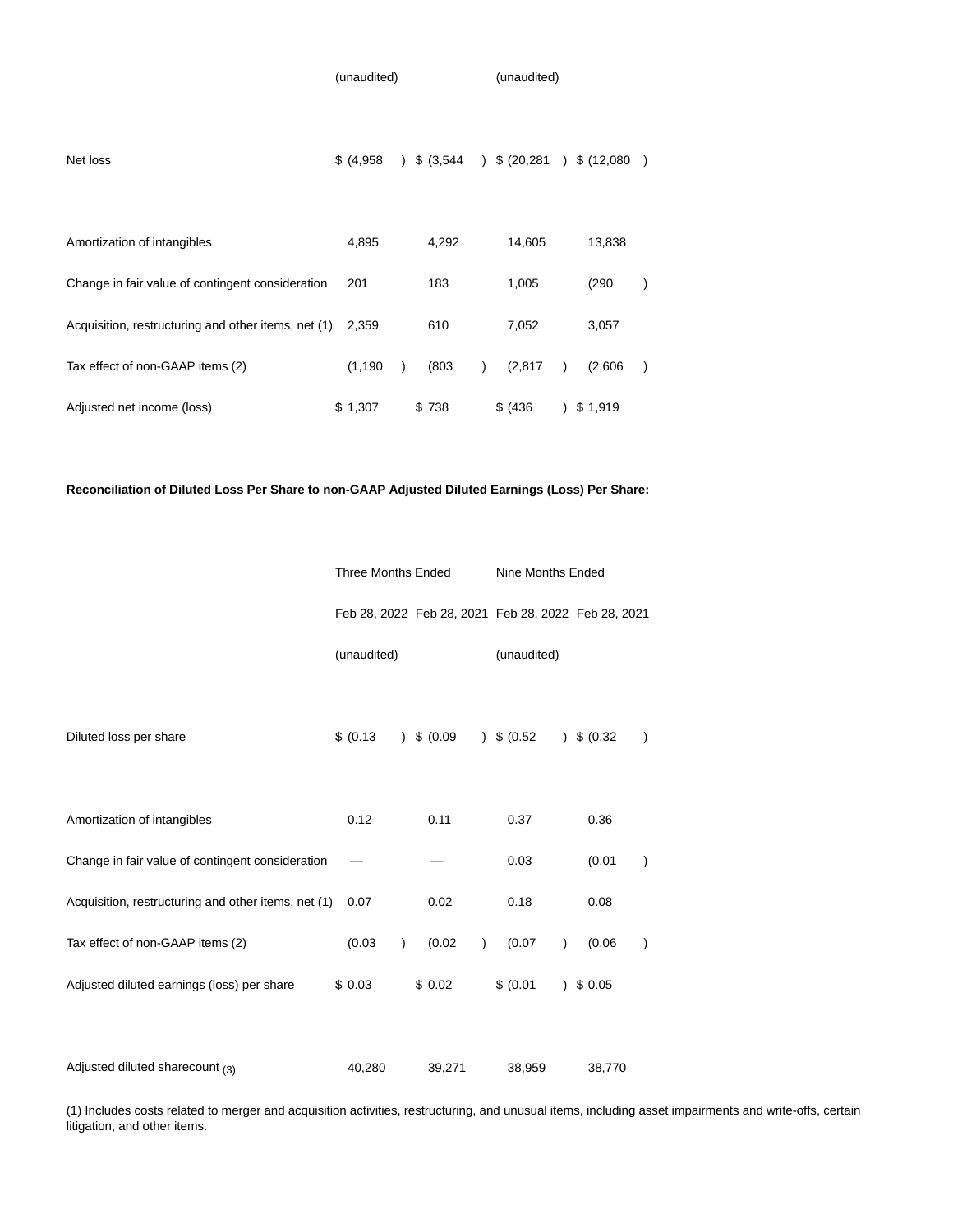(2) Adjustment to reflect the income tax provision on a non-GAAP basis has been calculated assuming no valuation allowance on the Company's U.S. deferred tax assets and an effective tax rate of 23% for the periods ended February 28, 2022 and 2021.

(3) Diluted shares may differ for non-GAAP measures as compared to GAAP due to a GAAP loss.

## **ANGIODYNAMICS, INC. AND SUBSIDIARIES**

## **GAAP TO NON-GAAP RECONCILIATION (Continued)**

(in thousands, except per share data)

### **Reconciliation of Net Loss to Adjusted EBITDA:**

|                                                     | <b>Three Months Ended</b> |           |                    | Nine Months Ended                                   |                      |               |  |  |  |  |  |
|-----------------------------------------------------|---------------------------|-----------|--------------------|-----------------------------------------------------|----------------------|---------------|--|--|--|--|--|
|                                                     |                           |           |                    | Feb 28, 2022 Feb 28, 2021 Feb 28, 2022 Feb 28, 2021 |                      |               |  |  |  |  |  |
|                                                     | (unaudited)               |           |                    | (unaudited)                                         |                      |               |  |  |  |  |  |
| Net loss                                            | \$(4,958)                 |           |                    | $\frac{1}{2}$ \$ (3,544 ) \$ (20,281 ) \$ (12,080   |                      | $\rightarrow$ |  |  |  |  |  |
| Income tax benefit                                  | (799)                     | $\lambda$ | (583)<br>$\lambda$ | (2,947)                                             | (2,033)<br>$\lambda$ | $\lambda$     |  |  |  |  |  |
| Interest expense, net                               | 173                       |           | 226                | 503                                                 | 676                  |               |  |  |  |  |  |
| Depreciation and amortization                       | 7,367                     |           | 6,340              | 21,566                                              | 19,276               |               |  |  |  |  |  |
| Change in fair value of contingent consideration    | 201                       |           | 183                | 1,005                                               | (290)                | $\mathcal{E}$ |  |  |  |  |  |
| Stock based compensation                            | 2,352                     |           | 2,147              | 7,789                                               | 6,398                |               |  |  |  |  |  |
| Acquisition, restructuring and other items, net (1) | 2,359                     |           | 610                | 7,052                                               | 3,057                |               |  |  |  |  |  |
| Adjusted EBITDA                                     | \$6,695                   |           | \$5,379            | \$14,687                                            | \$15,004             |               |  |  |  |  |  |
| Per diluted share:                                  |                           |           |                    |                                                     |                      |               |  |  |  |  |  |
| <b>Adjusted EBITDA</b>                              | \$0.17                    |           | \$0.14             | \$0.38                                              | \$0.39               |               |  |  |  |  |  |

(1) Includes costs related to merger and acquisition activities, restructuring, and unusual items, including asset impairments and write-offs, certain litigation, and other items.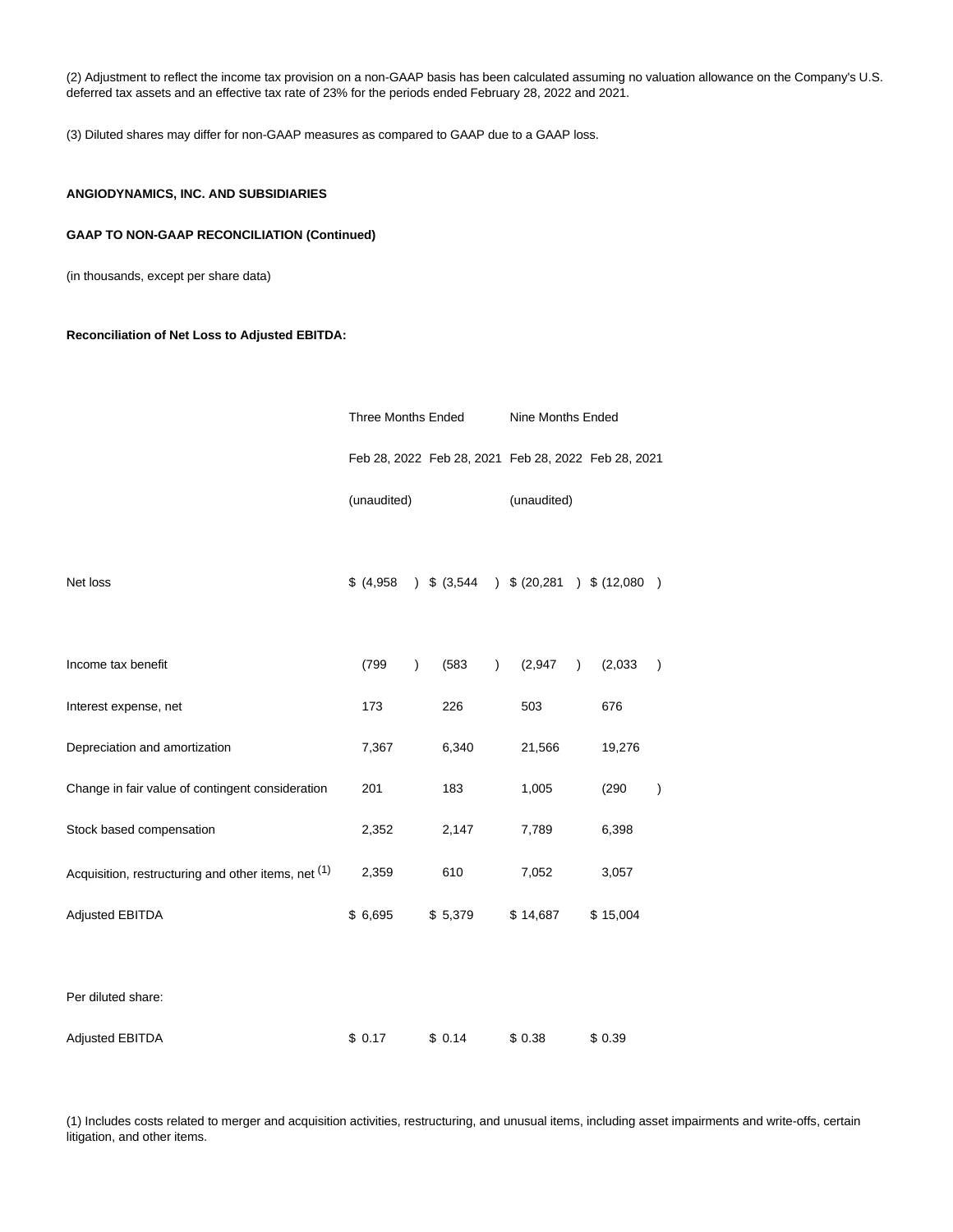## **ANGIODYNAMICS, INC. AND SUBSIDIARIES**

## **NET SALES BY PRODUCT CATEGORY AND BY GEOGRAPHY**

#### (in thousands)

|                               | <b>Three Months Ended</b> |                 |                |                    |       |                                |      | Nine Months Ended |                 |             |  |                    |               |        |                      |  |  |
|-------------------------------|---------------------------|-----------------|----------------|--------------------|-------|--------------------------------|------|-------------------|-----------------|-------------|--|--------------------|---------------|--------|----------------------|--|--|
|                               | Feb 28,<br>2022           | Feb 28,<br>2021 | $\%$<br>Growth | Currency<br>Impact |       | Constant<br>Currency<br>Growth |      | Feb 28,<br>2022   | Feb 28,<br>2021 | %<br>Growth |  | Currency<br>Impact |               | Growth | Constant<br>Currency |  |  |
|                               | (unaudited)               |                 |                |                    |       |                                |      | (unaudited)       |                 |             |  |                    |               |        |                      |  |  |
| <b>Net Sales</b>              |                           |                 |                |                    |       |                                |      |                   |                 |             |  |                    |               |        |                      |  |  |
| Med Tech                      | \$19,612                  | \$15,246        | 28.6 %         |                    |       |                                |      | \$56,117          | \$39,581        | 41.8 %      |  |                    |               |        |                      |  |  |
| Med Device                    | 54,358                    | 55,936          | (2.8)%         |                    |       |                                |      | 173,104           | 174,587         | (0.8)%      |  |                    |               |        |                      |  |  |
|                               | \$73,970                  | \$71,182        | $\%$<br>3.9    | (0.1)              | $)\%$ | 3.8                            | $\%$ | \$229,221         | \$214,168       | 7.0 %       |  | 0.2                | %             | 7.2 %  |                      |  |  |
|                               |                           |                 |                |                    |       |                                |      |                   |                 |             |  |                    |               |        |                      |  |  |
| Net Sales by Product Category |                           |                 |                |                    |       |                                |      |                   |                 |             |  |                    |               |        |                      |  |  |
| Endovascular<br>Therapies     | \$38,083                  | \$33,251        | 14.5 %         |                    |       |                                |      | \$115,799         | \$97,008        | 19.4 %      |  |                    |               |        |                      |  |  |
| Vascular Access               | 23,431                    | 24,813          | (5.6)%         |                    |       |                                |      | 73,459            | 76,848          | (4.4)%      |  |                    |               |        |                      |  |  |
| Oncology                      | 12,456                    | 13,118          | (5.0)%         |                    |       |                                |      | 39,963            | 40,312          | (0.9)%      |  |                    |               |        |                      |  |  |
|                               | \$73,970                  | \$71,182        | $\%$<br>3.9    | (0.1)              | $)\%$ | 3.8                            | $\%$ | \$229,221         | \$214,168       | 7.0 %       |  | 0.2                | $\frac{0}{0}$ | 7.2 %  |                      |  |  |
|                               |                           |                 |                |                    |       |                                |      |                   |                 |             |  |                    |               |        |                      |  |  |

## Net Sales by Geography

| <b>United States</b> | \$62.445 | \$58.654 | 6.5 % |                   |               |            | \$192,259 | \$173,446 10.8 %                                           |               |  |   |        |  |
|----------------------|----------|----------|-------|-------------------|---------------|------------|-----------|------------------------------------------------------------|---------------|--|---|--------|--|
| International        | 11.525   | 12.528   |       | $(8.0)$ % $(1.0)$ | $\frac{9}{6}$ | $(9.0) \%$ | 36,962    | 40.722                                                     | $(9.2)$ % 1.1 |  | % | (8.1)% |  |
|                      | \$73.970 |          |       |                   |               |            |           | \$71,182 3.9 % (0.1 )% 3.8 % \$229,221 \$214,168 7.0 % 0.2 |               |  | % | 7.2 %  |  |

## **ANGIODYNAMICS, INC. AND SUBSIDIARIES**

## **CONSOLIDATED BALANCE SHEETS**

(in thousands)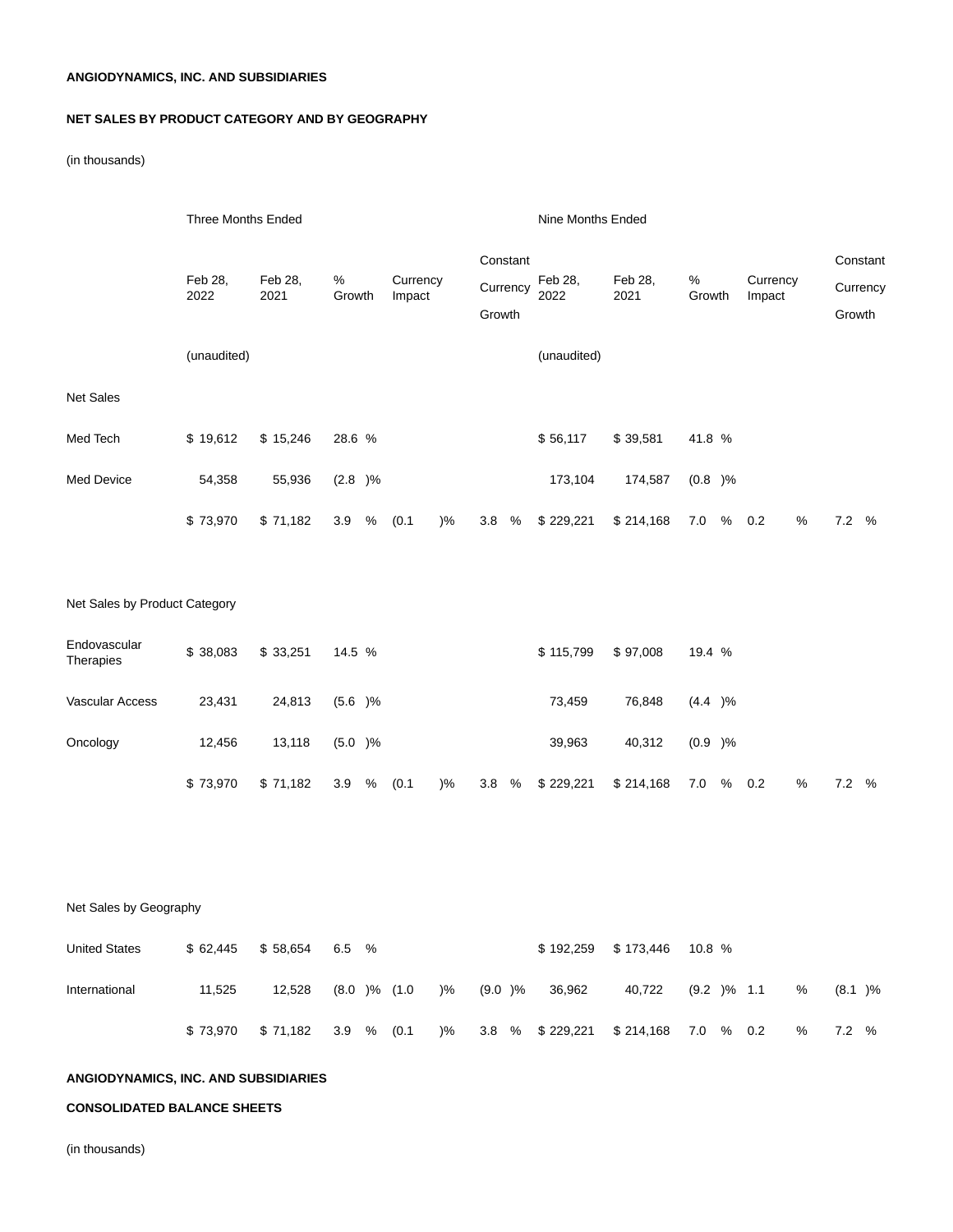## Feb 28, 2022 May 31, 2021

(unaudited) (audited)

### **Assets**

Current assets:

| Cash and cash equivalents            | \$23,890   | \$48,161  |
|--------------------------------------|------------|-----------|
| Accounts receivable, net             | 41,810     | 35,405    |
| Inventories                          | 48,039     | 48,614    |
| Prepaid expenses and other           | 13,947     | 8,699     |
| <b>Total current assets</b>          | 127,686    | 140,879   |
| Property, plant and equipment, net   | 43,594     | 37,073    |
| Other assets                         | 11,309     | 13,193    |
| Intangible assets, net               | 159,105    | 168,977   |
| Goodwill                             | 201,484    | 201,316   |
| <b>Total assets</b>                  | \$ 543,178 | \$561,438 |
| Liabilities and stockholders' equity |            |           |
| <b>Current liabilities:</b>          |            |           |
| Accounts payable                     | \$21,570   | \$19,630  |
| <b>Accrued liabilities</b>           |            |           |
|                                      | 25,196     | 35,459    |
| Other current liabilities            | 2,602      | 2,495     |
| <b>Total current liabilities</b>     | 49,368     | 57,584    |
| Long-term debt                       | 25,000     | 20,000    |
| Deferred income taxes                | 16,961     | 19,955    |
| Contingent consideration             | 16,741     | 15,741    |
| Other long-term liabilities          | 5,416      | 8,701     |
| <b>Total liabilities</b>             | 113,486    | 121,981   |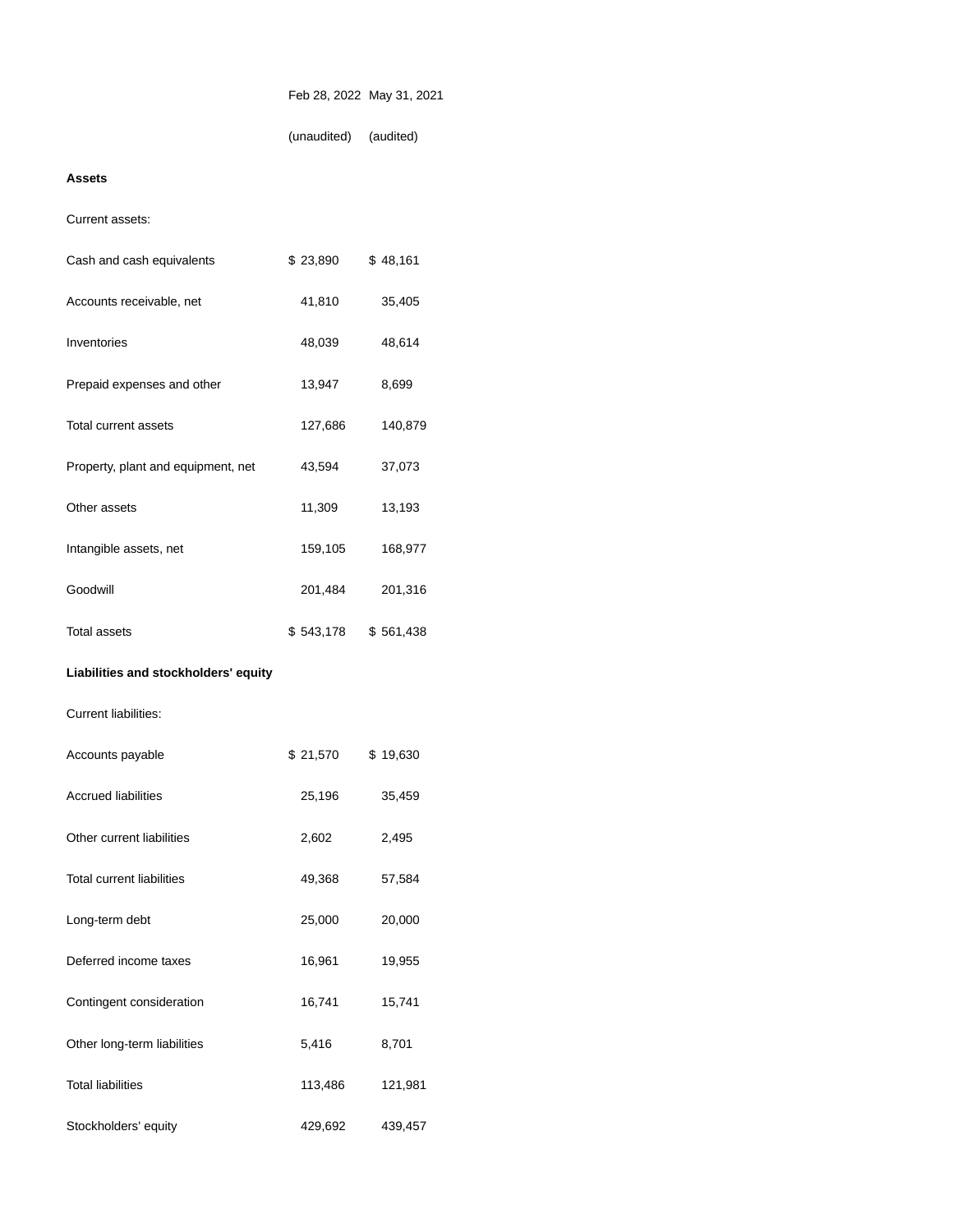## **ANGIODYNAMICS, INC. AND SUBSIDIARIES**

## **CONSOLIDATED STATEMENTS OF CASH FLOWS**

(in thousands)

|                                                                                           | <b>Three Months Ended</b> |           |                | Nine Months Ended |                                                     |               |                        |               |  |
|-------------------------------------------------------------------------------------------|---------------------------|-----------|----------------|-------------------|-----------------------------------------------------|---------------|------------------------|---------------|--|
|                                                                                           |                           |           |                |                   | Feb 28, 2022 Feb 28, 2021 Feb 28, 2022 Feb 28, 2021 |               |                        |               |  |
|                                                                                           | (unaudited)               |           |                |                   | (unaudited)                                         |               |                        |               |  |
| Cash flows from operating activities:                                                     |                           |           |                |                   |                                                     |               |                        |               |  |
| Net loss                                                                                  | \$ (4,958)                |           | $)$ \$ (3,544) |                   |                                                     |               | $(20,281)$ \$ (12,080) |               |  |
| Adjustments to reconcile net loss to net cash (used in) provided by operating activities: |                           |           |                |                   |                                                     |               |                        |               |  |
| Depreciation and amortization                                                             | 7,406                     |           | 6,379          |                   | 21,682                                              |               | 19,392                 |               |  |
| Non-cash lease expense                                                                    | 613                       |           | 595            |                   | 1,822                                               |               | 1,860                  |               |  |
| Stock based compensation                                                                  | 2,352                     |           | 2,147          |                   | 7,789                                               |               | 6,398                  |               |  |
| Change in fair value of contingent consideration                                          | 201                       |           | 183            |                   | 1,005                                               |               | (290)                  | $\lambda$     |  |
| Deferred income taxes                                                                     | (862)                     | $\lambda$ | (634)          | $\lambda$         | (3, 121)                                            | $\lambda$     | (2, 187)               | $\rightarrow$ |  |
| Change in accounts receivable allowances                                                  | (82)                      | $\lambda$ | $\overline{2}$ |                   | (66)                                                | $\lambda$     | 31                     |               |  |
| Fixed and intangible asset impairments and disposals                                      | 148                       |           | 10             |                   | 245                                                 |               | 190                    |               |  |
| Other                                                                                     | 51                        |           | 81             |                   | (27)                                                | $\lambda$     | (149)                  | $\lambda$     |  |
| Changes in operating assets and liabilities:                                              |                           |           |                |                   |                                                     |               |                        |               |  |
| Accounts receivable                                                                       | (3, 519)                  | $\lambda$ | 458            |                   | (6, 441)                                            | $\lambda$     | (1,823)                | $\rightarrow$ |  |
| Inventories                                                                               | 110                       |           | 591            |                   | 588                                                 |               | 11,119                 |               |  |
| Prepaid expenses and other                                                                | (2,963)                   |           | (2, 498)       |                   | (7, 147)                                            |               | (8, 821)               | $\lambda$     |  |
| Accounts payable, accrued and other liabilities                                           | (7, 288)                  | $\lambda$ | 2,101          |                   | (11, 802)                                           | $\rightarrow$ | (1,746)                | $\rightarrow$ |  |
| Net cash (used in) provided by operating activities                                       | (8,791)                   |           | 5,871          |                   | (15, 754)                                           |               | 11,894                 |               |  |
| Cash flows from investing activities:                                                     |                           |           |                |                   |                                                     |               |                        |               |  |
| Additions to property, plant and equipment                                                | (1, 106)                  |           | (1, 382)       |                   | (3,258)                                             |               | (4, 567)               |               |  |